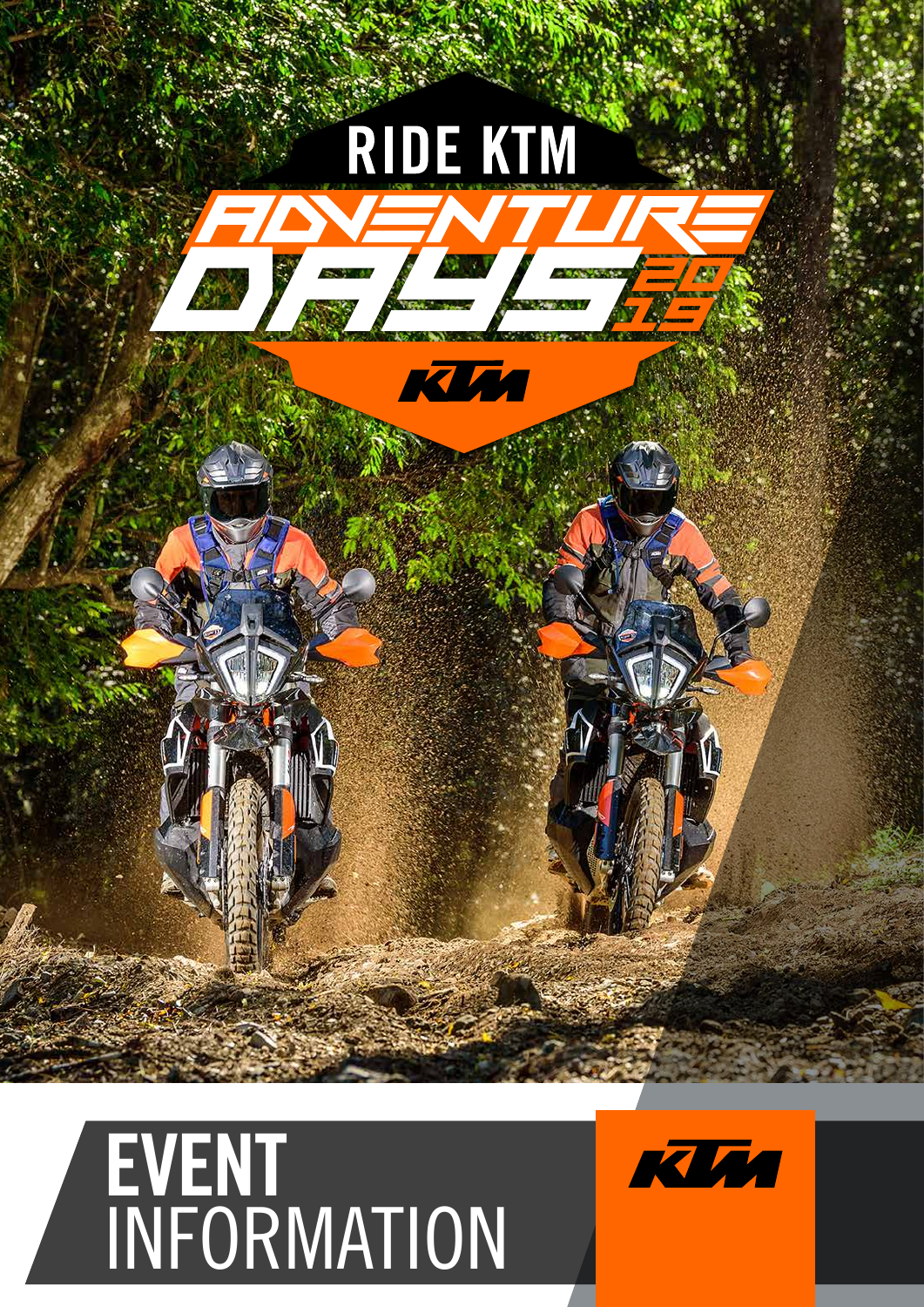# EXPERIENCE KTM ADVENTURE

#### DISCOVER THE KTM DEFINITION OF ADVENTURE ...

Where would you rather be right now? Charging down a dirt road, 5th gear pined? Conquering terrain where few have gone before? Would you rather be blazing trails with like-minded riders? Then adventure riding on a KTM is the place for you!

## WHICH IS WHERE **RIDE KTM ADVENTURE DAYS COMES IN**

An event for you to experience all things KTM ADVENTURE! Registration costs \$50.00, which gives riders two demo rides on the latest KTM Adventure models, a KTM goody bag, a chance to take part in seminars on a variety of topics - from what to pack, what tools and spares to have and the best riding gear options - plus riding tips from specialised adventure coaches and information on KTM adventure events and adventure coaching that is available.

And it's the people behind the brand that help make KTM ADVENTURE what it is - so not only do those attending get to experience the above, they also get to meet and hang with KTM special guests Motonomad Adam Riemann (WA / QLD) and current ISDE World Champion Daniel Milner (NSW / VIC).

4 events. One Purpose. Introduce riders to the KTM way of adventure!

#### SUNDAY SEPTEMBER 8TH WESTDALE, WESTERN AUSTRALIA SUNDAY SEPTEMBER 15TH WOODFORD, QUEENSLAND SUNDAY SEPTEMBER 22ND BELANGLO, NEW SOUTH WALES SUNDAY OCTOBER 13TH GISBORNE, VICTORIA

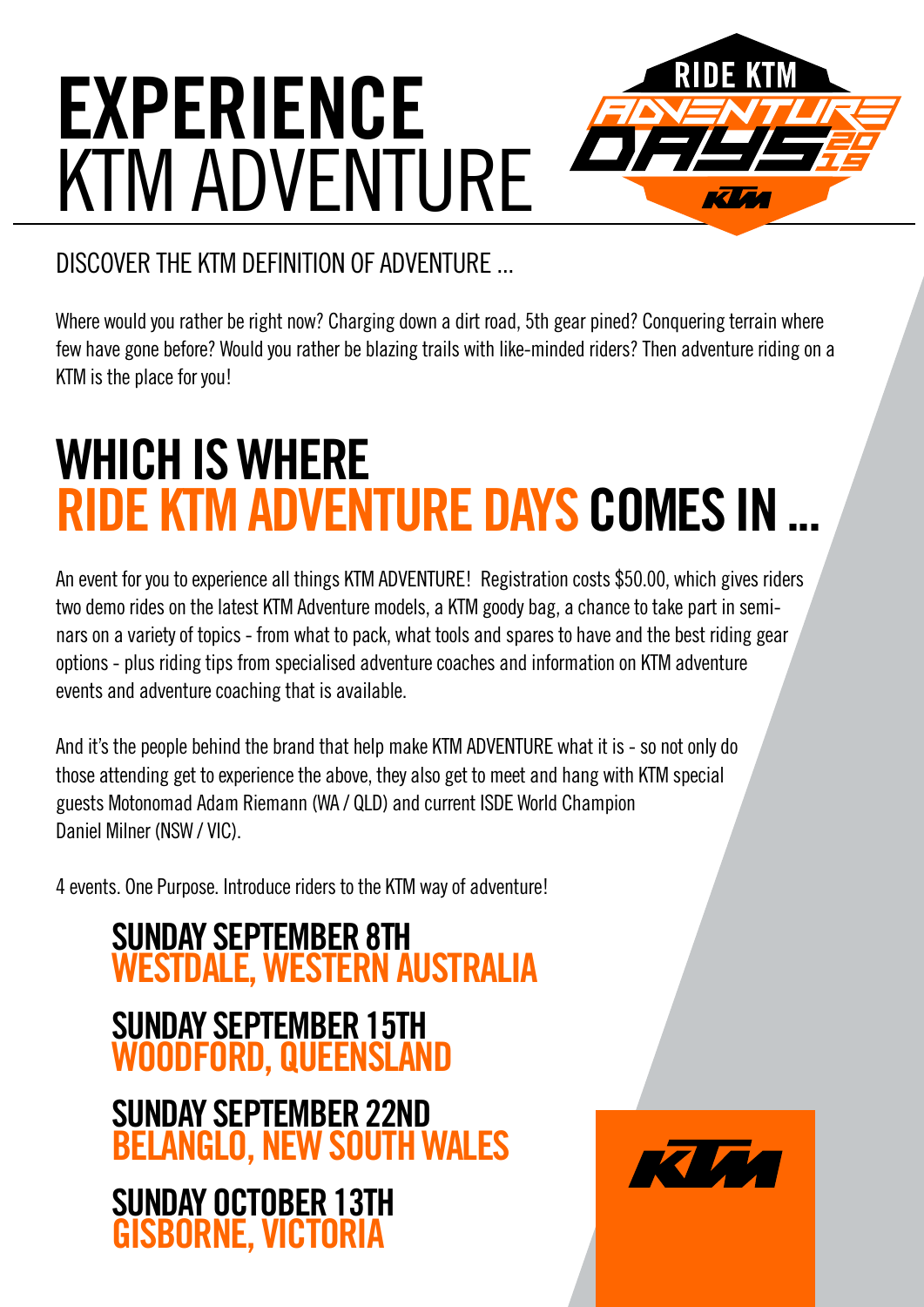### **RIDE KTM** EXPERIENCE KTM ADVENTURE

#### SO WHAT'S HAPPENING ON THE DAY?



DEMO RIDES. TEST THE KTM ADVENTURE RANGE ON A 25-MINUTE LOOP: FEATURING ROAD & OFF-ROAD ROUTES. 790 ADVENTURE R 790 ADVENTURE 1090 ADVENTURE R 1290 SUPER ADVENTURE S 1290 SUPER ADVENTURE R



SEMINARS. CHECK THE EVENT AGENDA TO SEE WHAT YOU MAY BE INTERESTED IN. WHAT TO PACK // TOOLS, SPARES, RIDING GEAR RIDING TIPS ADVENTURE STORIES TYRE CHANGING DEMO



SPECIAL GUESTS. MEFT KTM SPECIAL GUESTS AND HEAR THEIR ADVENTURE **STORIES!** ADAM RIEMANN // MOTONOMAD - WA / QLD DANIEL MILNER // ISDE WORLD CHAMPION - VIC / NSW



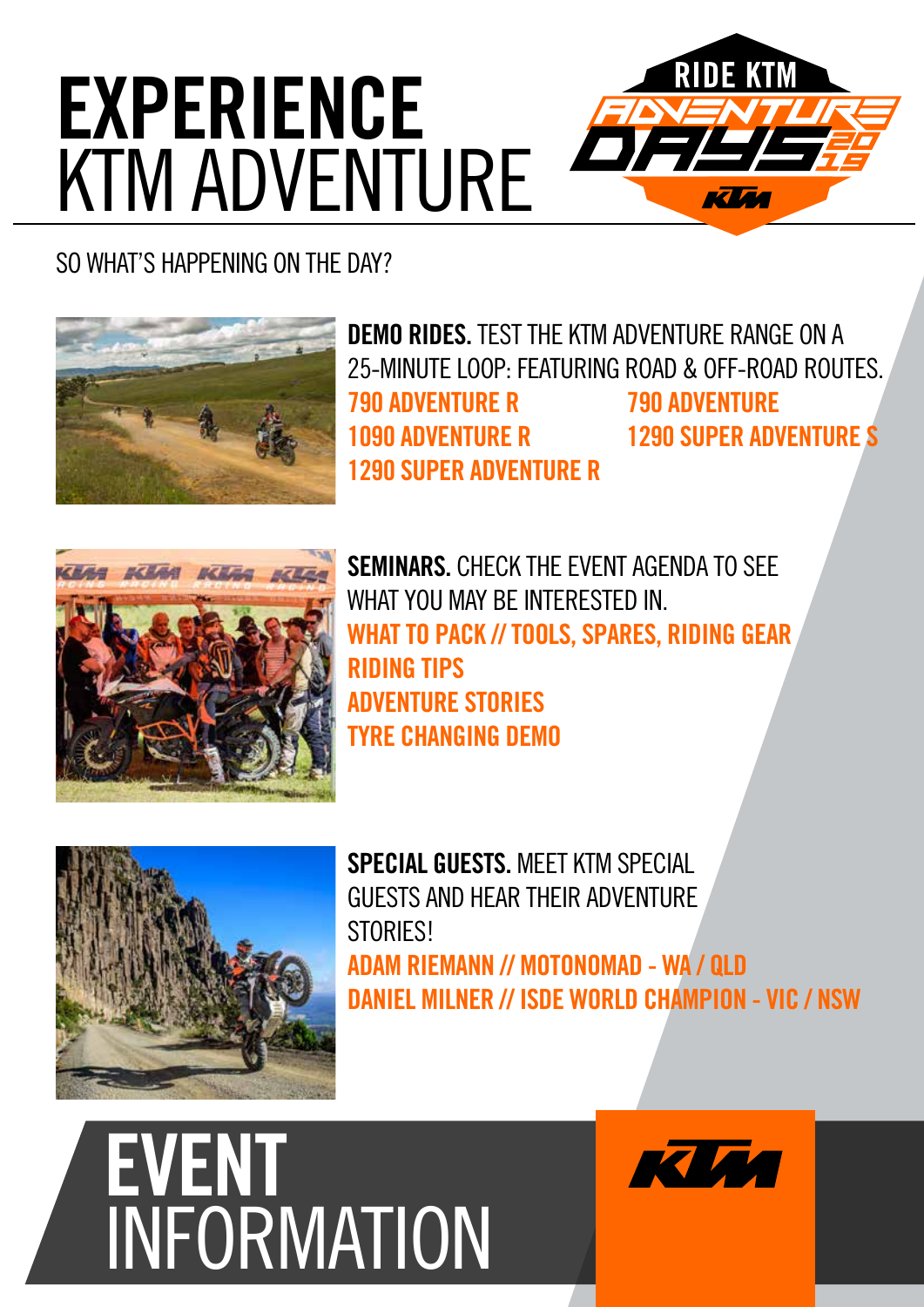### **RIDE KT** EXPERIENCE KTM ADVENTURE

Plan your day around the event agenda! Coffee will be available on-site during the day, plus a light breakfast and lunch provided.

### REMEMBER! TEST RIDES MUST BE PRE-BOOKED.

|                                         | $09.00 - 15.30 \rightarrow$ KTM DEMO RIDES<br>Every half hour, 25 minutes demo loop                                |
|-----------------------------------------|--------------------------------------------------------------------------------------------------------------------|
|                                         | 09.00 - 09.20 » KTM ADVENTURE MODEL FEATURES & BENEFITS TALK                                                       |
|                                         | 10.00 - 10.20 » INTRO TO ADVENTURE RIDING<br>What to pack, tools to have, spares to have, best riding gear options |
| 11.00 - 11.20 » RIDING TIPS             |                                                                                                                    |
|                                         | 12.00 - 12.20 » ADVENTURE STORIES<br>With KTM Special Guest                                                        |
|                                         | 13.00 - 13.20 » TYRE CHANGING DEMO                                                                                 |
|                                         | 14.00 - 14.20 » INTRO TO ADVENTURE RIDING<br>What to pack, tools to have, spares to have, best riding gear options |
| 15.00 - 15.20 $\rightarrow$ RIDING TIPS |                                                                                                                    |